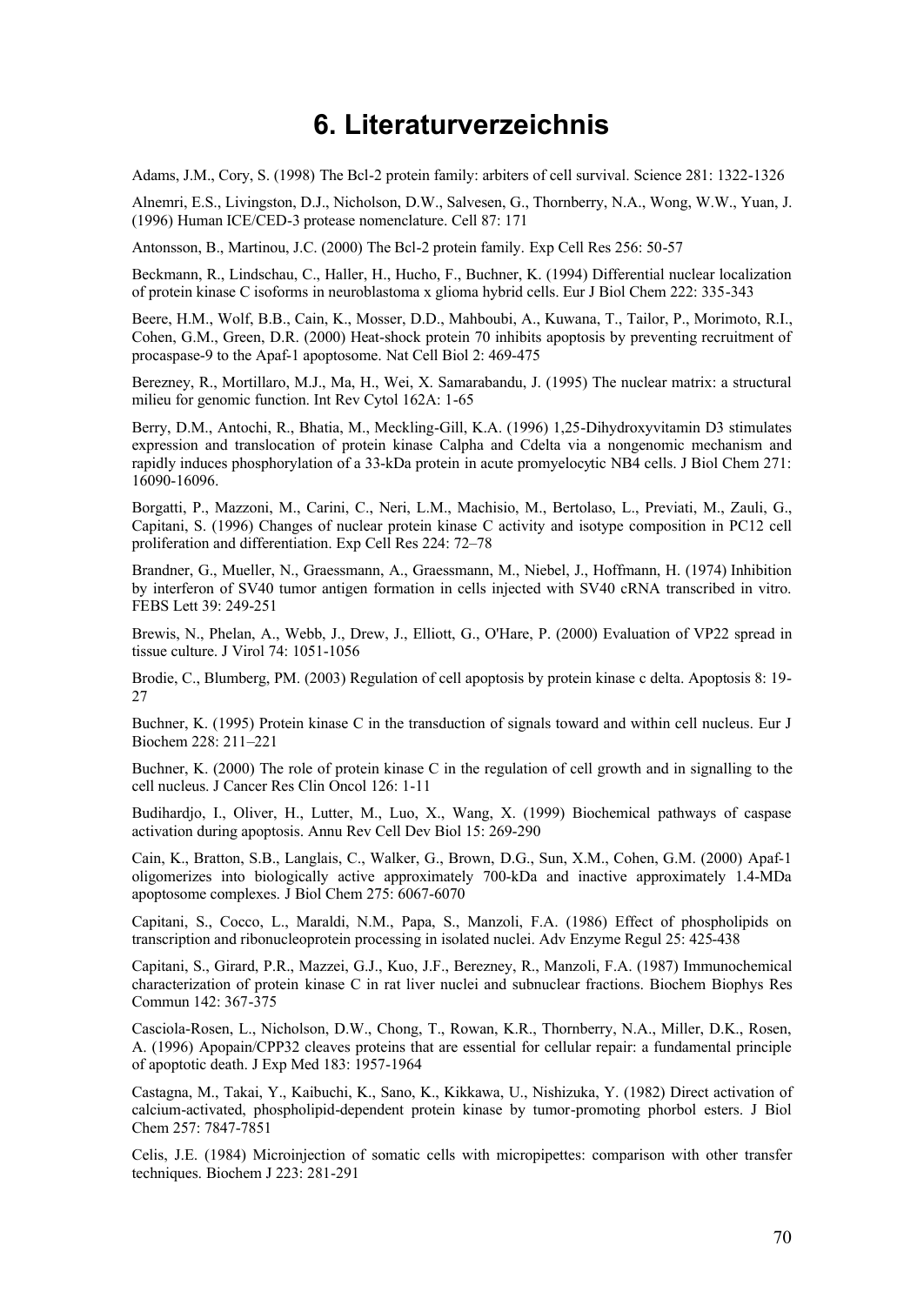Chou, M.M., Hou, W., Johnson, J., Graham, L.K., Lee, M.H., Chen, C.S., Newton, A.C., Schaffausen, B.S., Toker, A. (1998) Regulation of protein kinase C zeta by PI 3-kinase and PDK-1. Curr Biol 8: 1069- 1077

Cikala, M., Wilm, B., Hobmayer, E., Bottger, A., David, C.N. (1999) Identification of caspases and apoptosis in the simple metazoan Hydra. Curr Biol 9: 959-962

Clemens, M.J., Trayner, I., Menaya, J. (1992) The role of protein kinase C isoenzymes in the regulation of cell proliferation and differentiation. J Cell Sci 103: 881-887

Cocco, L., Martelli, A.M., Gilmour, R.S. (1994) Inositol lipid cycle in the nucleus. Cell signal 6: 481 - 485

Colussi, P.A., Harvey, N.L., Kumar, S. (1998) Prodomain-dependent nuclear localization of the caspase-2 (Nedd2) precursor. A novel function for a caspase prodomain. J Biol Chem 273: 24535-24542

Coussens, L., Parker, P.J., Rhee, L., Yang-Feng, T.L., Chen, E., Waterfield, M.D., Francke, U., Ullrich, A. (1986) Multiple, distinct forms of bovine and human protein kinase C suggest diversity in cellular signaling pathways. Science 233: 859 - 866

Coussens, L., Rhee, L., Parker, P.J., Ullrich, A. (1987) Alternative splicing increases the diversity of the human protein kinase C family. DNA 6: 389 - 394

Cryns, V., Yuan, J. (1998) Proteases to die for. Genes Dev 12: 1551-1570

Dedhar, S., Rennie, P.S., Shago, M., Hagesteijn, C.Y., Yang, H., Filmus, J., Hawley, R.G., Bruchovsky, N., Cheng, H., Matusik, R.J. (1994) Inhibition of nuclear hormone receptor activity by calreticulin. Nature 367: 480-483

Dekker, L.V., and Parker, P.J. (1994) Protein kinase C - a question of specifity. Trends Biochem Sci 19: 73-77

Derer, W., Easwaran, H.P., Knopf, C.W., Leonhardt, H., Cardoso, M.C. (1999) Direct protein transfer to terminally differentiated muscle cells. J Mol Med 77: 609-613

Derossi, D., Chassaing, G., and Prochiantz, A. (1998) Trojan peptides: the penetratin system for intracellular delivery. Trends Cell Biol 8: 84-87

Dilber, M.S., Phelan, A., Aints, A., Mohamed, A.J., Elliott, G., Smith, C.I., O'Hare, P. (1999) Intercellular delivery of thymidine kinase prodrug activating enzyme by the herpes simplex virus protein, VP22. Gene Ther 6: 12-21

Divecha, N., Banfic, H., Irvine, R.F. (1991) The polyphosphoinositide cycle exists in the nuclei of Swiss 3T3 cells under the control of a receptor (for IGF-I) in the plasma membrane, and stimulation of the cycle increases nuclear diacylglycerol and apparently induces translocation of protein kinase C to the nucleus. EMBO J 10: 3207-3214

D'Santos, C.S., Clarke, J.H., Divecha, N. (1998) Phospholipid signalling in the nucleus. Een DAG uit het leven van de inositide signalering in de nucleus. Biochim Biophys Acta 1436: 201–232

Earnshaw, W.C., Martins, L.M., Kaufmann, S.H. (1999) Mammalian caspases: structure, activation, substrates, and functions during apoptosis. Annu Rev Biochem 68: 383-424

Elliott, G., O'Hare, P. (1997) Intercellular trafficking and protein delivery by a herpesvirus structural protein. Cell 88: 223-233

Elliott, G., O'Hare, P. (1998) Herpes simplex virus type 1 tegument protein VP22 induces the stabilization and hyperacetylation of microtubules. J Virol 72: 6448-6455

Elliott, G., O'Hare, P. (1999) Intercellular trafficking of VP22-GFP fusion proteins. Gene Ther 6: 149-151

Ellis, H.M., Horvitz, H.R. (1986) Genetic control of programmed cell death in the nematode C. elegans. Cell 44: 817-829

Emoto, Y., Manome, Y., Meinhardt, G., Kisaki, H., Kharbanda, S., Robertson, M., Ghayur, T., Wong, W.W., Kamen, R., Weichselbaum, R., et al. (1995) Proteolytic activation of protein kinase C delta by an ICE-like protease in apoptotic cells. EMBO J 14: 6148-6156

Enari, M., Sakahira, H., Yokoyama, H., Okawa, K., Iwamatsu, A., Nagata, S. (1998) A caspase-activated DNase that degrades DNA during apoptosis, and its inhibitor ICAD. Nature 391: 43-50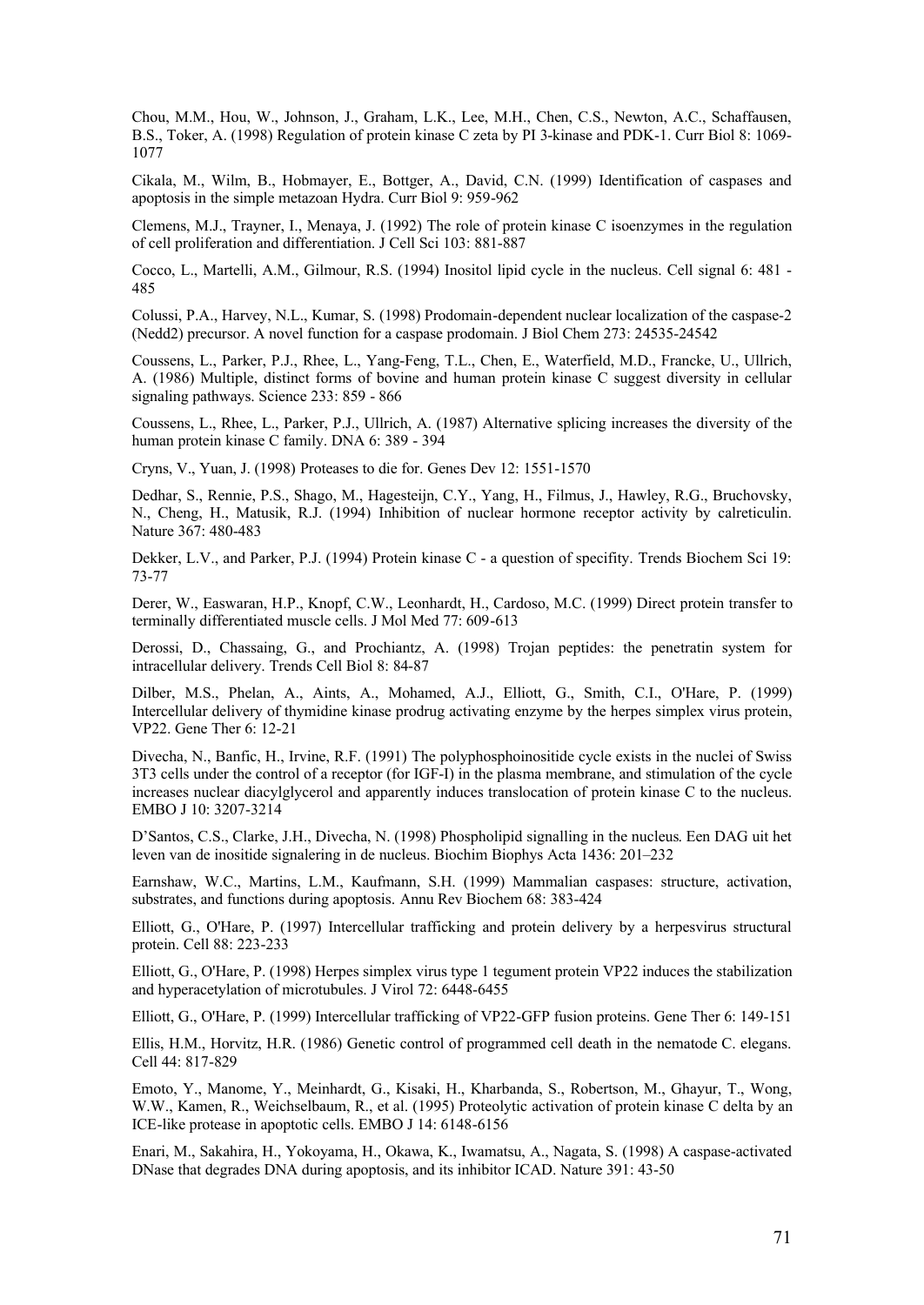Evans, C.A., Lord, J.M., Owen-Lynch, P.J., Johnson, G., Dive, C., Whetton, AD. (1995) Suppression of apoptosis by v-ABL protein tyrosine kinase is associated with nuclear translocation and activation of protein kinase C in an interleukin-3-dependent haemopoietic cell line. J Cell Sci 108: 2591-2598

Fang, B., Xu, B., Koch, P., Roth, J.A. (1998) Intercellular trafficking of VP22-GFP fusion proteins is not observed in cultured mammalian cells. Gene Ther 5: 1420-1424

Fasshauer, D., Otto, H., Eliason, W. K., Jahn, R., and Brünger, A. T. (1997) Structural changes are associated with soluble N-Ethylmaleimide-sensitive fusion protein attachment protein receptor complex formation. J Biol Chem 272: 28036-28041

Fawell, S., Seery, J., Daikh, Y., Moore, C., Chen, L.L., Pepinsky, B., Barsoum, J. (1994) Tat-mediated delivery of heterologous proteins into cells. Proc Natl Acad Sci U S A 91: 664-668

Frankel, A.D., Pabo, C.O. (1988) Cellular uptake of the tat protein from human immunodeficiency virus. Cell 55: 1189-1193

Gilchrist, J.S., Pierce, G.N. (1993) Identification and purification of a calcium-binding protein in hepatic nuclear membranes. J Biol Chem 268: 4291-4299

Gordon, A.S., Yao, L., Wu, Z.L., Coe, I.R., Diamond, I. (1997) Ethanol alters the subcellular localization of delta- and epsilon protein kinase C in NG108-15 cells. Mol Pharmacol 52: 554–559

Green, D.R. (2003) Fifteen minutes in the life and death of a cell. Vortrag auf dem Kongress "Apoptosis 2003 – From signaling pathways to therapeutic tools". 29.01. – 01.02. 2003 in Luxembourg

Hengartner, M.O. (2000) The biochemistry of apoptosis. Nature 407: 770-776

Herget, T. (2001) Apoptose: Kontrolle des Zellsterbens ist lebenswichtig. Nachrichten aus der Chemie 49: 328-331

House, C., Kemp, B.E. (1987) Protein kinase C contains a pseudosubstrate prototope in its regulatory domain. Science 238: 1726-1728

Hubbard, S.R., Bishop, W.R., Kirschmeier, P., George, S.J., Cramer, S.P., Wayne, A., Hendrickson, A. (1991) Identification and characterization of zinc binding sites in protein kinase C Science 254: 1776- 1779

Hucho, F., Buchner, K. (1997) Signal transduction and protein kinases: the long way from the plasma membrane into the nucleus. Naturwissenschaften 84: 281-290

Hug, H., Sarre, T.F. (1993) Protein kinase C isoenzymes: divergence in signal transduction? Biochem J 291: 329-343.

Hurley, J.H., Newton, A.C., Parker, P.J., Blumberg, P.M., Nishizuka, Y. (1997) Taxonomy and function of C1 protein kinase C homology domains. Protein Sci 6: 477-480

Inoue, M., Kishimoto, A., Takai, Y. and Nishizuka, Y. (1977) Studies on a cyclic nucleotide-independent protein kinase and its proenzyme in mammalian tissues. II. Proenzyme and its activation by calciumdependent protease from rat brain. J Biol Chem 252: 7610-7616

Jacobson, M.D., Burne, J.F., Raff, M.C. (1994) Programmed cell death and Bcl-2 protection in the absence of a nucleus. EMBO J 13: 1899-1910

Jelsch, C., Mourey, L., Masson, J.M., Samama, J.P. (1993) Crystal structure of *Escherichia coli* TEM1 beta-lactamase at 1,8Å resolution. Proteins 16: 364-383

Jiang, X.H., Lam, S.K., Lin, M.C., Jiang, S.H., Kung, H.F., Slosberg, E.D., Soh, J.W., Weinstein, I.B., Wong, B.C. (2002) Novel target for induction of apoptosis by cyclo-oxygenase-2 inhibitor SC-236 through a protein kinase C-beta(1)-dependent pathway. Oncogene 21: 6113-6122

Johannes, F.J., Prestle, J., Eis, S., Oberhagemann, P., Pfizenmaier, K. (1994) PKCµ is a novel, atypical member of the protein kinase C family. J Biol Chem 269: 6140-6148

Johannes, F.J., Prestle, J., Dieterich, S., Oberhagemann, P., Link, G. and Pfizenmaier, K. (1995) Characterization of activators and inhibitors of protein kinase C µ. Eur J Biochem 227: 303-307

Jones, T., Courage, C., Hubbard, A., Gescher, A. (1997) Cellular relocalisation of protein kinase C-theta caused by staurosporine and some of its analogues. Biochem Pharmacol 53: 1413-1418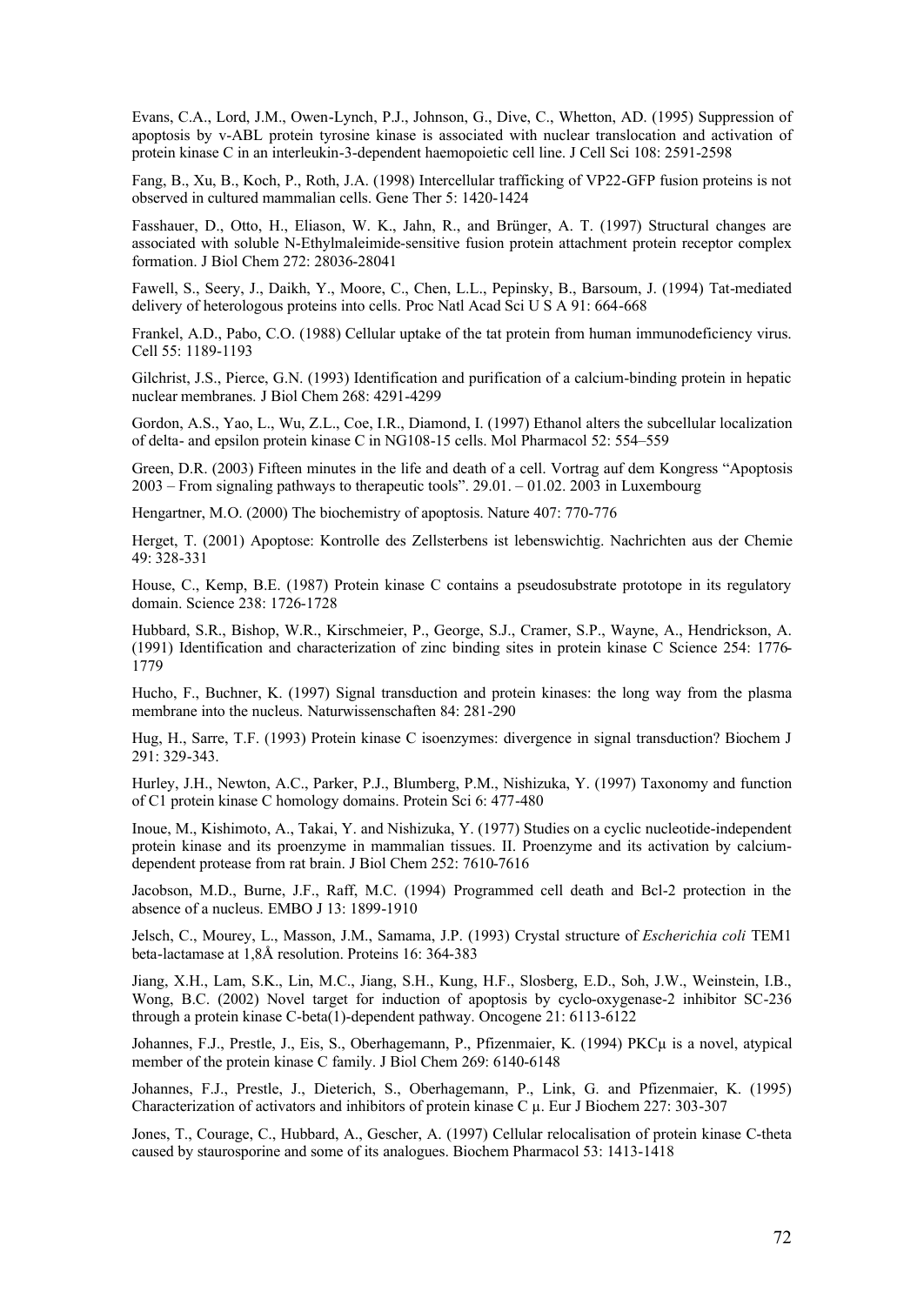Kaibuchi, K., Fukumoto, Y., Oku, N., Takai, Y., Arai, K.-I., and Muramatsu (1989) Molecular genetic analysis of the regulatory and catalytic domains of protein kinase C. J Biol Chem 264: 13489-13496

Kerr, J.F., Wyllie, A.H., Currie, A.R. (1972) Apoptosis: a basic biological phenomenon with wideranging implications in tissue kinetics. Br J Cancer 26: 239-257

Krauss, Gerhard. Biochemie der Regulation und Signaltransduktion. Wiley-VCH. Weinheim. New York. 1997. 1.Aufl.

Laemmli, U.K. (1970) Cleavage of structural proteins during the assembly of the head of bacteriophage T4. Nature 227: 680-685

Lai, Z., Han, I., Zirzow, G., Brady, R.O., Reiser, J. (2000) Intercellular delivery of a herpes simplex virus VP22 fusion protein from cells infected with lentiviral vectors. Proc Natl Acad Sci U S A 97: 11297- 11302

Lazebnik, Y.A., Kaufmann, S.H., Desnoyers, S., Poirier, G.G., Earnshaw, W.C. (1994) Cleavage of poly(ADP-ribose) polymerase by a proteinase with properties like ICE. Nature 371: 346-347

Leach, K.L., Powers, E.A., Ruff, V.A., Jaken, S., Kaufmann, S. (1989) Type 3 protein kinase C localization to the nuclear envelope of phorbol ester-treated NIH 3T3 cells. J Cell Biol 109: 685–695

Leverrier, S., Vallentin, A., Joubert, D. (2002) Positive feedback of protein kinase C proteolytic activation during apoptosis. Biochem J 368: 905-913

Lewin, M., Carlesso, N., Tung, C.H., Tang, X.W., Cory, D., Scadden, D.T., Weissleder, R. (2000) Tat peptide-derivatized magnetic nanoparticles allow in vivo tracking and recovery of progenitor cells. Nat Biotechnol 18: 410-414

Li, C., Fultz, M.E., Geng, W., Ohno, S., Norton, M., Wright, G.L. (2001) Concentration-dependent phorbol stimulation of PKCalpha localization at the nucleus or subplasmalemma in A7r5 cells. Pflugers Arch 443: 38-47

Li, P., Nijhawan, D., Budihardjo, I., Srinivasula, S.M., Ahmad, M., Alnemri, E.S., Wang, X. (1997) Cytochrome c and dATP-dependent formation of Apaf-1/caspase-9 complex initiates an apoptotic protease cascade. Cell 91: 479-489

Liou, J.S., Chen, C.Y., Chen, J.S., Faller, D.V. (2000) Oncogenic ras mediates apoptosis in response to protein kinase C inhibition through the generation of reactive oxygen species. J Biol Chem 275: 39001- 39011

Liscovitch, M. (1992) Crosstalk among multiple signal-activated phospholipases. Trends Biochem Sci 17: 393-399

Livneh, E., Fishman, D.D. (1997) Linking protein kinase C to cell-cycle control. Eur J Biochem 248: 1-9

Luschen, S., Ussat, S., Kronke, M., Adam-Klages, S. (1998) Cleavage of human cytosolic phospholipase A2 by caspase-1 (ICE) and caspase-8 (FLICE). Biochem Biophys Res Commun 253: 92-98

Mann, D.A., Frankel, A.D. (1991) Endocytosis and targeting of exogenous HIV-1 Tat protein. EMBO J 10: 1733-1739

Mao, P.L., Jiang, Y., Wee, B.Y., Porter, A.G. (1998) Activation of caspase-1 in the nucleus requires nuclear translocation of pro-caspase-1 mediated by its prodomain. J Biol Chem 273: 23621-23624

Martelli, A.M., Neri, L.M., Gilmour, R.S., Barker, P.J., Huskisson, N.S., Manzoli, F.A., Cocco, L. (1991) Temporal changes in intracellular distribution of protein kinase C in Swiss 3T3 cells during mitogenic stimulation with insulin-like growth factor I and bombesin: translocation to the nucleus follows rapid changes in nuclear polyphosphoinositides. Biochem Biophys Res Commun 177:480-487

Martelli, A.M., Sang, N., Borgatti, P., Capitani, S., and Neri, L.M. (1999) Multiple biological responses activated by nuclear Protein kinase C. J Cell Biochem 74: 499-521

Mason-Garcia, M., Harlan, R.E., Mallia, C., Jeter, J.R., Steinberg, H.B., Fermin, C., Beckman, B.S. (1995) Interleukin-3 or erythropoietin induced nuclear localization of protein kinase C beta isoforms in hematopoietic target cells. Cell Prolif 28: 145-155

Mellor, H., and Parker, P.J. (1998) The extended protein kinase C superfamily. Biochem J 332: 281-292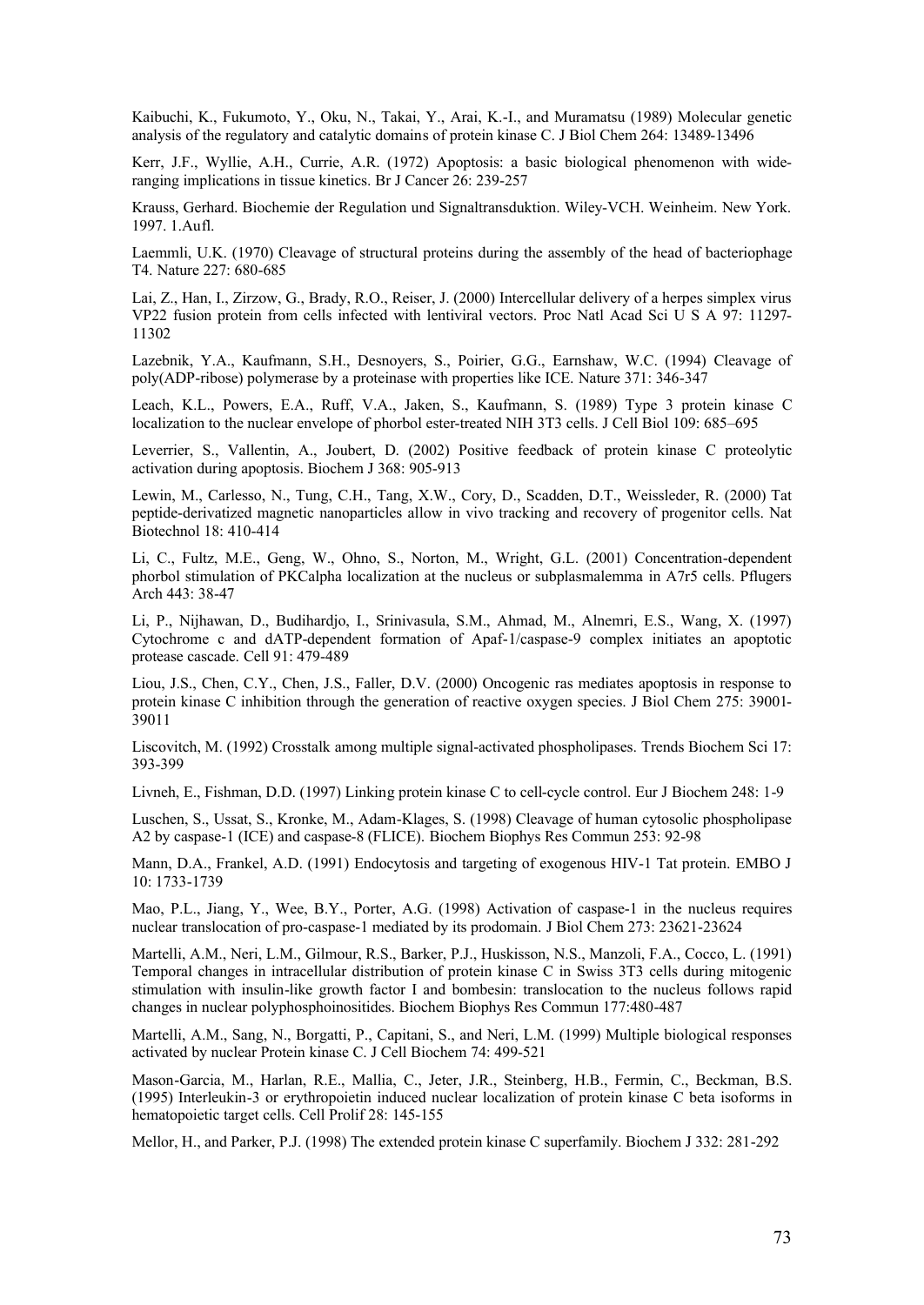Mochly-Rosen, D., Gordon, A. S. (1998) Anchoring proteins for protein kinase C: a means for isozyme selectivity. FASEB J 12: 35-42

Muzio, M., Stockwell, B.R., Stennicke, H.R., Salvesen, G.S., Dixit, V.M. (1998) An induced proximity model for caspase-8 activation. J Biol Chem 273: 2926-2930

Nagahara, H., Vocero-Akbani, A.M., Snyder, E.L., Ho, A., Latham, D.G., Lissy, N.A., Becker-Hapak, M., Ezhevsky, S.A., Dowdy, S.F. (1998) Transduction of full-length TAT fusion proteins into mammalian cells: TAT-p27Kip1 induces cell migration. Nat Med 4: 1449-1452

Neri, L.M., Billi, A.M., Manzoli, L., Rubbini, S., Gilmour, R.S., Cocco, L., Martelli, A.M. (1994) Selective nuclear translocation of protein kinase C alpha in Swiss 3T3 cells treated with IGF-I, PDGF and EGF. FEBS Lett 347: 63-68

Neri, L.M., Milani, D., Bertolaso, L., Stroscio, M., Bertagnolo, V., Capitani, S. (1994b) Nuclear translocation of phosphatidylinositol 3-kinase in rat pheochromocytoma PC 12 cells after treatment with nerve growth factor. Cell Mol Biol 40: 619-626

Neri, L.M., Capitani, S., Borgatti, P., Martelli, A.M. (1999) Lipid signaling and cell responses at the nuclear level. Histol Histopathol 14: 321-335

Nicholson, D.W. (1999) Caspase structure, proteolytic substrates, and function during apoptotic cell death. Cell Death Differ 6: 1028-1042

Nicholson, D.W. (2000) From bench to clinic with apoptosis-based therapeutic agents. Nature 407: 810- 816

Nishizuka, Y. (1984) The role of protein kinase C in cell surface signal transduction and tumor promotion. Nature 308: 693-698

Nishizuka, Y. (1992) Intracellular signaling by hydrolysis of phospholipids and activation of protein kinase C. Science 258: 607-614

Oehrlein, S.A., Maelicke, A., Herget, T. (1998) Expression of protein kinase C gene family members is temporally and spatially regulated during neural development in vitro. Eur J Cell Biol 77: 323-337

Ono, Y., Fuji, T., Ogita, K., Kikkawa, U., Igarashi, K. and Nishizuka, Y. (1987) Identification of three additional members of rat protein kinase C family: delta-, epsilon- and zeta-subspecies. FEBS Lett 226: 125-128

Ono, Y., Fuji, T., Ogita, K., Kikkawa, U., Igarashi, K. and Nishizuka, Y. (1988) The structure, expression, and properties of additional members of the protein kinase C family. J Biol Chem 263: 6927- 6932

Ono, Y., Fuji, T., Ogita, K., Kikkawa, U., Igarashi, K., Nishizuka, Y. (1989) Protein kinase C zeta subspecies from rat brain: its structure, expression, and properties. Proc Natl Acad Sci U S A 86: 3099-3103

Orr, J.W., Newton, A.C. (1994) Intrapeptide regulation of protein kinase C. J Biol Chem 269: 8383-8387

Osada, S., Mizuno, K., Saido, T.C., Akita, Y., Suzuki, K., Kuroki, T., Ohno, S. (1990) A phorbol ester receptor/ protein kinase, nPKC eta, a new member of the protein kinase C family predominantly expressed in lung and skin. J Biol Chem 265: 22434-22440

Osada, S., Mizuno, K., Saido, T.C., Suzuki, K., Kuroki, T., Ohno, S. (1992) A new member of the protein kinase C family, nPKC theta, predominantly expressed in skeletal muscle. Mol Cell Biol 12: 3930-3938

Parker, P.J., Coussens, L., Totty, N., Rhee, L., Young, S., Chen, E., Stabel, S., Waterfield, M.D., Ullrich, A. (1986) The complete primary structure of protein kinase C- the major phorbol ester receptor. Science 233: 853-859

Pears, C.J., Kour, G., House, C., Kemp, B.E., Parker, P.J. (1990) Mutagenesis of the pseudosubstrate site of protein kinase C leads to activation. Eur J Biochem 194: 89-94

Phelan, A., Elliot, G., O'Hare, P. (1998) Intercellular delivery of functional p53 by the herpesvirus protein VP22. Nature Biotechnology 16: 440–443

Pongracz, J., Tuffley, W., Johnson, G.D., Deacon, E.M., Burnett, D., Stockley, R.A., Lord, J.M. (1995) Changes in protein kinase C isoenzyme expression associated with apoptosis in U937 myelomonocytic cells. Exp Cell Res 218: 430-438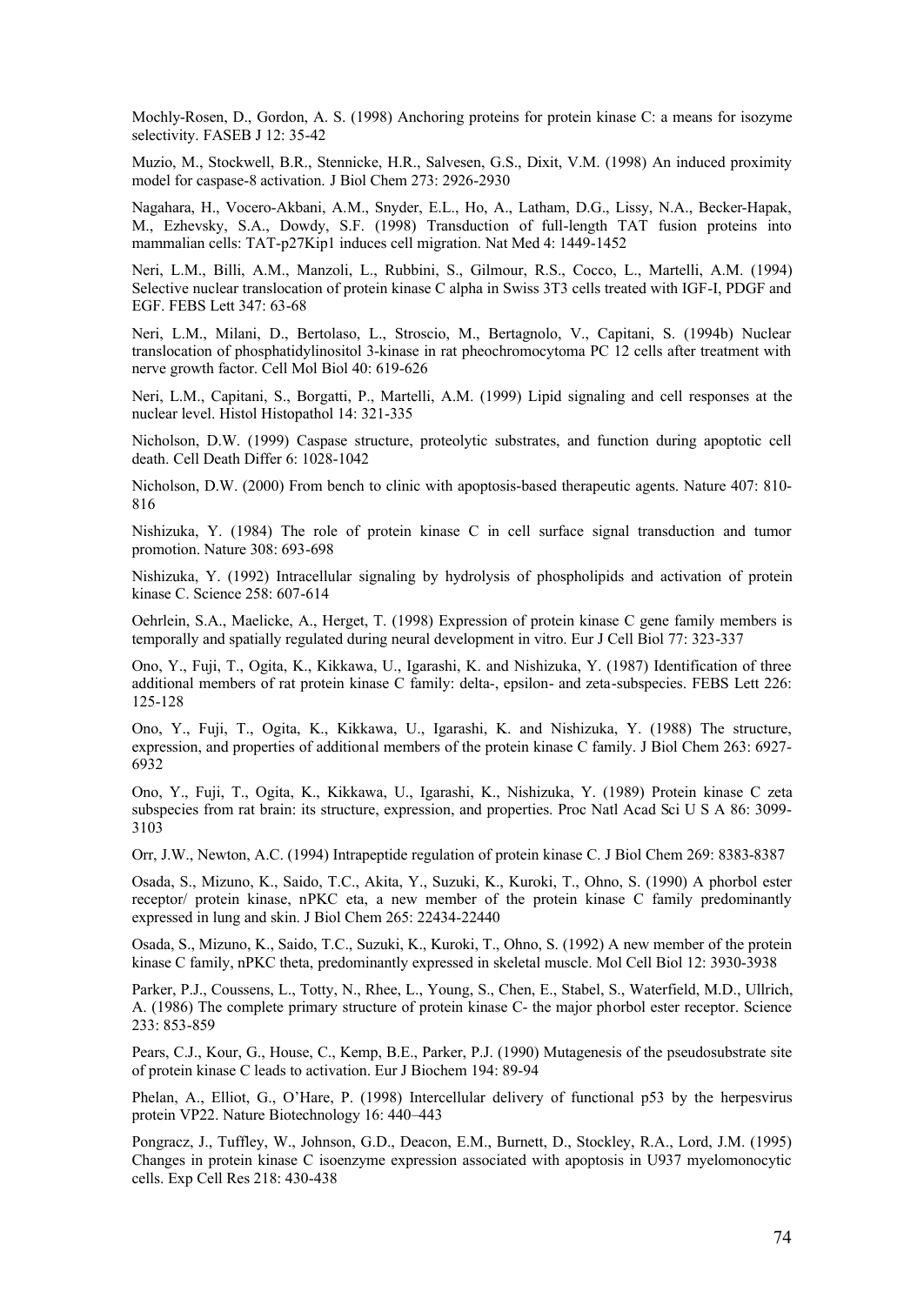Raben, D.M., Jarpe, M.B., Leach, K.L. (1994) Nuclear lipid metabolism in NEST: Nuclear Envelope Signal Transduction. J Membr Biol 142: 1–7

Rao, L., Perez, D., White, E. (1996) Lamin proteolysis facilitates nuclear events during apoptosis. J Cell Biol 135: 1441-1455

Reed, J.C. (1997) Double identity for proteins of the Bcl-2 family. Nature 387: 773-776

Robertson, J.D., Orrenius, S., Zhivotovsky, B. (2000) Nuclear Events in apoptosis. J Struc Biol 129: 346– 358

Rosenberger, U., Lehmann, I., Weise, C., Franke, P., Hucho, F., Buchner, K. (2002) Identification of PSF as a protein kinase Calpha-binding protein in the cell nucleus. J Cell Biochem 86: 394-402

Roy, I., Holle, L., Song, W., Holle, E., Wagner, T., Yu, X. (2002) Efficient translocation and apoptosis induction by adenovirus encoded VP22-p53 fusion protein in human tumor cells in vitro. Anticancer Res 22:3185-3189

Rudel, T., Bokoch, G.M. (1997) Membrane and morphological changes in apoptotic cells regulated by caspase-mediated activation of PAK2. Science 276: 1571-1574

Ruvolo, P.P., Deng, X., Carr, B.K., May, W.S. (1998) A functional role for mitochondrial protein kinase Calpha in Bcl2 phosphorylation and suppression of apoptosis. J Biol Chem 273: 25436-25442

Sambrook, J., Fritsch, E.F., Maniatis, T. Molecular Cloning. A laboratory manual. Cold Spring Harbor Laboratory Press. 1989. 2.Aufl.

Schägger, H., von Jagow, G. (1987) Tricine-sodium dodecyl sulfate-polyacrylamide gel elektrophoresis for the separation of proteins in the range from 1 to 100 kDa. Anal Biochem 166: 368-379

Scheel-Toellner, D., Pilling, D., Akbar, A.N., Hardie, D., Lombardi, G., Salmon, M., Lord, J.M. (1999) Inhibition of T cell apoptosis by IFN-beta rapidly reverses nuclear translocation of protein kinase C-delta. Eur J Immunol 29: 2603-2612

Schmalz, D., Kalkbrenner, F., Hucho, F., Buchner, K. (1996) Transport of protein kinase C $\alpha$  into the nucleus requires intact cytoskeleton while the transport of a protein containing a canonical nuclear localization signal does not. J Cell Sci 109: 2401-2406

Schmalz, D., Hucho, F., Buchner, K. (1998) Nuclear import of protein kinase C occurs by a mechanism distinct from the mechanism used by proteins with a classical nuclear localization signal. J Cell Sci 111: 1823-1830

Schulze-Osthoff, K., Walczak, H., Droge, W., Krammer, P.H. (1994) Cell nucleus and DNA fragmentation are not required for apoptosis. J Cell Biol 127: 15-20

Schwarze, S.R., Ho, A., Vocero-Akbani, A., Dowdy, S.F. (1999) In vivo protein transduction: delivery of a biologically active protein into the mouse. Science 285: 1569-1572

Selbie, L.A., Schmitzpeiffer, C., Sheng, Y.H., Biden, T.J. (1993) Molecular cloning and characterization of PKC iota, an atypical isoform of protein kinase C derived from insulin-secreting cells. J Biol Chem 268: 24296-24302

Shao, R.G., Cao, C.X., Pommier, Y. (1997) Activation of PKCalpha downstream from caspases during apoptosis induced by 7-hydroxystaurosporine or the topoisomerase inhibitors, camptothecin and etoposide, in human myeloid leukemia HL60 cells. J Biol Chem 272: 31321-31325

Sharkey, N., Blumberg, P. (1985) Kinetic evidence that 1,2-diolein inhibits phorbol ester binding to protein kinase C via a competitive mechanism. Biochem Biophys Res Commun 133: 1051–1056

Shimizu, T., Cao, C.X., Shao, R.G., Pommier, Y. (1998) Lamin B phosphorylation by protein kinase calpha and proteolysis during apoptosis in human leukemia HL60 cells. J Biol Chem 273: 8669-8674

Silver, P.A. (1991) How proteins enter the nucleus. Cell 64: 489-497

Simboli-Campbell, M., Gagnon, A., Franks, D.J., Welsh, J. (1994) 1,25-Dihydroxyvitamin D3 translocates protein kinase C beta to nucleus and enhances plasma membrane association of protein kinase C alpha in renal epithelial cells. J Biol Chem 269: 3257-3264

Sossin, W.S., Schwartz, J.H. (1993) Ca(2+)-independent protein kinase Cs contain an amino-terminal domain similar to the C2 consensus sequence. Trends Biochem Sci 18: 207-208